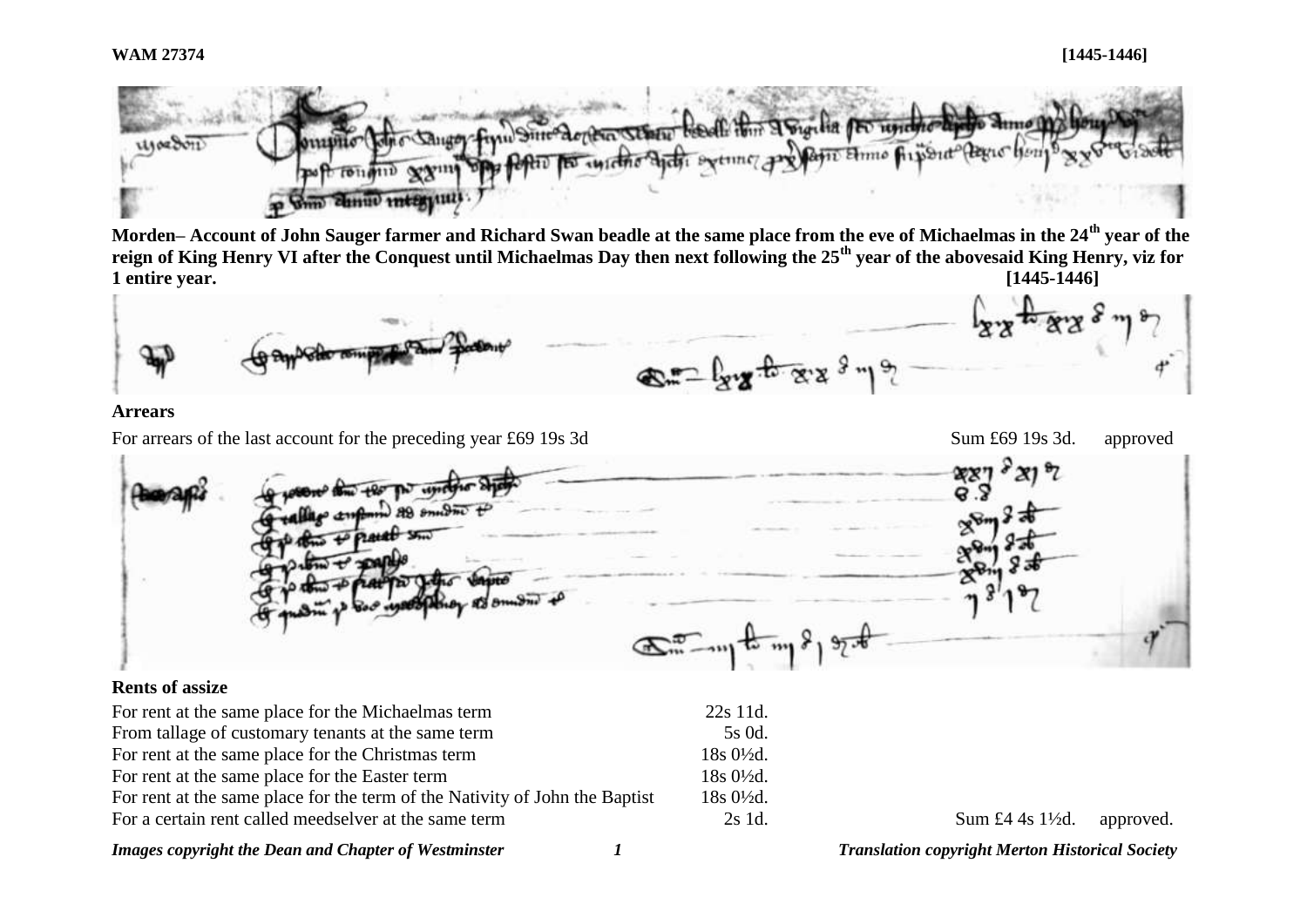

#### **New rents**

For new rent of vicar of the same place for a certain parcel of land of Wyllott' tenement leased to him and his heirs, this year 38<sup>th</sup>, for the year 2d. For new rent of William Thorne for the year 1d.

For 20 acres land formerly John Huberd formerly leased to J Edward for 12s, leased to R Swan and his heirs for the year 10s.

For 10 acres land formerly T atte Cherche late leased to Alice Fowler for 5s, leased to J Bekeswell and his heirs for the year 3s 4d.

For ½ acre demesne land at Tracyeslane [?land?] leased to W Lyghtfoot and his heirs for 8d nothing because it pertains to the demesne farm.

For 20 acres land formerly John Huberd formerly leased to J Edward for 12s leased to J Spyk and his heirs for the year 10s.

For 1 messuage and 1 virgate land formerly Walter atte Hegge leased to Roger atte Hegge and Alianore his wife, his heirs and assigns for 5s per year nothing for the aforesaid reason. Sum 23s 7d. approved

$$
\mathbf{f}_{\text{in}} = \mathbf{f}_{\text{in}} = \mathbf{f}_{\text{in}} = \mathbf{f}_{\text{in}} = \mathbf{f}_{\text{in}} = \mathbf{f}_{\text{in}} = \mathbf{f}_{\text{in}} = \mathbf{f}_{\text{in}} = \mathbf{f}_{\text{in}} = \mathbf{f}_{\text{in}} = \mathbf{f}_{\text{in}} = \mathbf{f}_{\text{in}} = \mathbf{f}_{\text{in}} = \mathbf{f}_{\text{in}} = \mathbf{f}_{\text{in}} = \mathbf{f}_{\text{in}} = \mathbf{f}_{\text{in}} = \mathbf{f}_{\text{in}} = \mathbf{f}_{\text{in}} = \mathbf{f}_{\text{in}} = \mathbf{f}_{\text{in}} = \mathbf{f}_{\text{in}} = \mathbf{f}_{\text{in}} = \mathbf{f}_{\text{in}} = \mathbf{f}_{\text{in}} = \mathbf{f}_{\text{in}} = \mathbf{f}_{\text{in}} = \mathbf{f}_{\text{in}} = \mathbf{f}_{\text{in}} = \mathbf{f}_{\text{in}} = \mathbf{f}_{\text{in}} = \mathbf{f}_{\text{in}} = \mathbf{f}_{\text{in}} = \mathbf{f}_{\text{in}} = \mathbf{f}_{\text{in}} = \mathbf{f}_{\text{in}} = \mathbf{f}_{\text{in}} = \mathbf{f}_{\text{in}} = \mathbf{f}_{\text{in}} = \mathbf{f}_{\text{in}} = \mathbf{f}_{\text{in}} = \mathbf{f}_{\text{in}} = \mathbf{f}_{\text{in}} = \mathbf{f}_{\text{in}} = \mathbf{f}_{\text{in}} = \mathbf{f}_{\text{in}} = \mathbf{f}_{\text{in}} = \mathbf{f}_{\text{in}} = \mathbf{f}_{\text{in}} = \mathbf{f}_{\text{in}} = \mathbf{f}_{\text{in}} = \mathbf{f}_{\text{in}} = \mathbf{f}_{\text{in}} = \mathbf{f}_{\text{in}} = \mathbf{f}_{\text{in}} = \mathbf{f}_{\text{in}} = \mathbf{f}_{\text{in}} = \mathbf{f}_{\text{in}} = \mathbf{f}_{\text{in}} = \mathbf{f}_{\text{in}} = \mathbf{f}_{\text{in}} = \mathbf{f}_{\text{in}} = \mathbf{f}_{\text{in}} = \mathbf{
$$

## **Farms**

For 30 acres land and meadow formerly J Marreys afterwards J atte Cherche, formerly leased for 13s 4d, leased to R Pulton per year 10s. For 20 acres land formerly S Est and 1 tenement and ½ acre land formerly W Atte Wode late leased to S Lyghtfot, leased to T Baylly per year 12s. For 20 acres land formerly J Goddessone and 20 acres land formerly H atte Rythe called Jocyes late leased for 14s, leased to R atte Hegge per year 10s. For 10 acres land formerly Alice atte Rythe leased to the same Roger per year 5s.

For 10 acres land formerly H atte Rythe called Rykedons formerly leased for 5s 6d, afterwards for 4s, leased to J Mychell per year 3s.

For 3 cottages formerly J Flessh and 1 cottage and 1 acre demesne land formerly leased to B Popsent leased to S Popsent and W Brown per year 8d. For 1 toft parcel of the Rectory leased to S Lyghtfoot per year 6d.

For a toft and 20 acres land called Lotekyns late leased for 8s, leased to the same S per year 7s. Sum 48s 2d. approved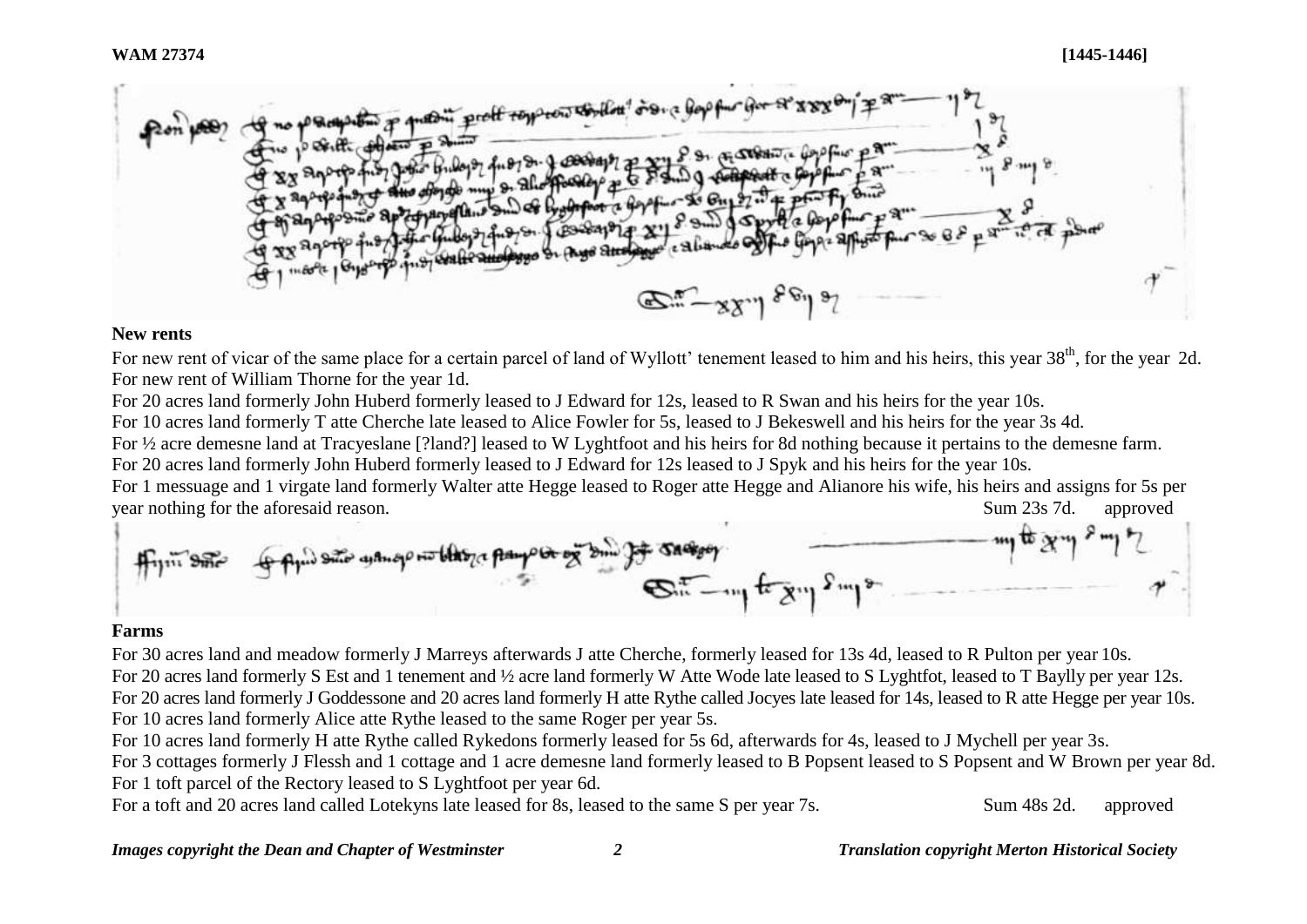

## **Rent in kind [***redditus mobilis***]**

For 2 capons of 'head-penny'/chevage sold 8d. For 4 cocks and 6 hens of rent sold, price per head 2d, 20d. For 4½ hurdles for the fold of rent sold, price of each 2d, 9d.  $\Box$  approved sold, price of each 2d, 9d.  $\Box$  sum 2s 5d. approved



## **Farm of the demesne**

For farm of the demesne of the manor with corn and livestock as overleaf leased to John Sawger, £4 13s 4d. Sum £4 13s 4d. approved.



# **Profits of court**

For 1 general Court held at the same place Tuesday  $5<sup>th</sup>$  October. 22d. For View with Court held at the same place the Tuesday next after the feast of the Invention of Holy Cross. 10s 2d. Sum 12s. approved  $\frac{1}{2}$  in the past  $\frac{1}{2}$ in to finest man ?

**Sum total of receipts with arrears £83 2s 10½d. approved**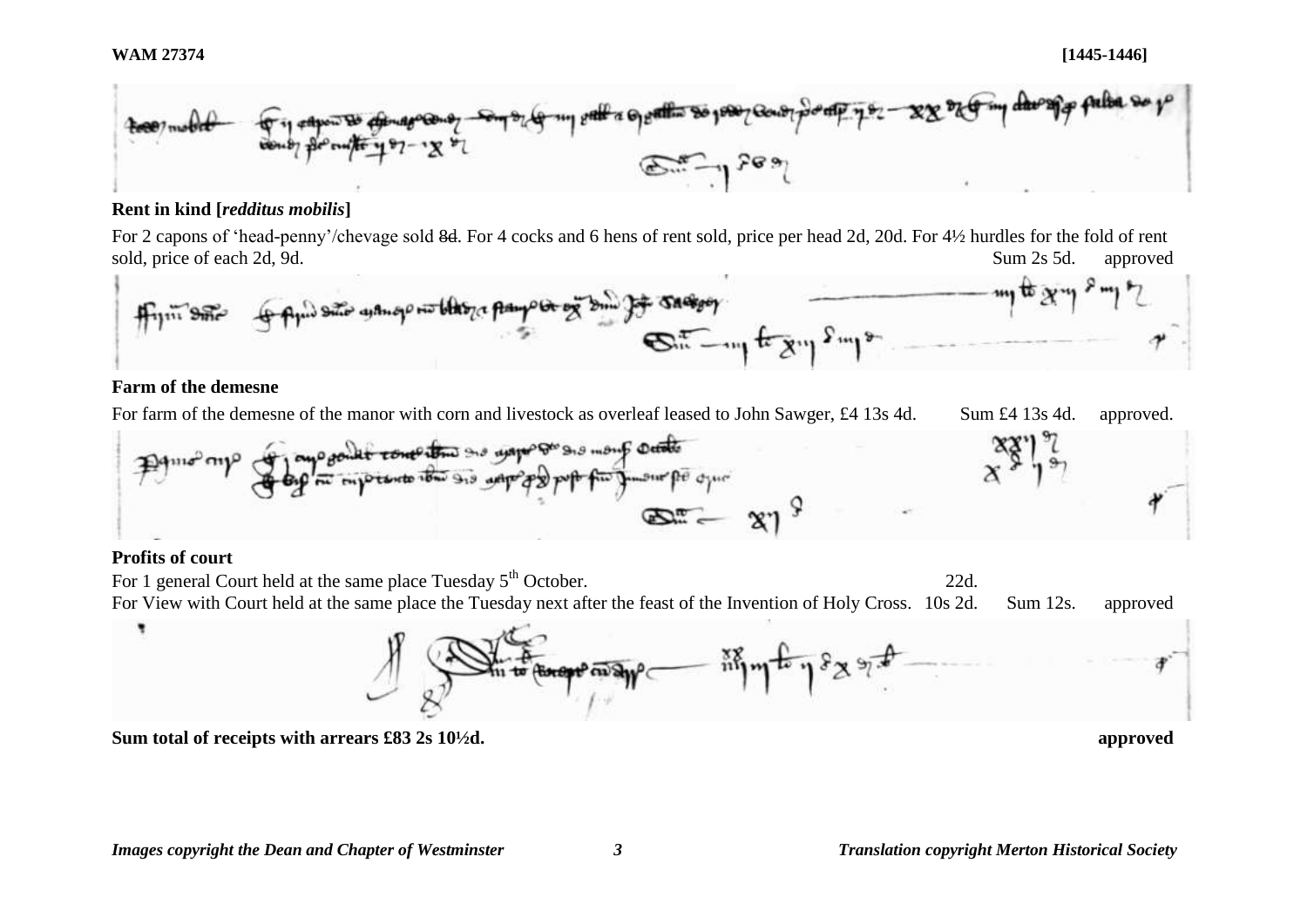

### **Rents Resolute and rent defaults**

Of which in rent resolute of heirs of Thomas Kynewaldeshay for the year, 4 terms, 4s. In rent allowance to the beadle because of his office, with 2s for rent, 2⅛d for tallage and 2d for medselver, for the year 2s 4⅜d. In rent default for 30 acres land formerly J Marreys afterwards W atte Cherche because in the lord's hands and at farm above for the year 3s. And for tallage 6⅜d and for medselver 2d. In rent default for 20 acres land formerly S Est, 20 acres land formerly J Huberd, 20 acres land formerly J Goddessone, 20 acres land formerly J atte Rythe called Jocyes and 20 acres called Lotekyns for the aforesaid reason, as for each tenement  $2s - 10s$ . And for tallage as for each tenement  $4\frac{1}{4} - 21\frac{1}{4}d$ . And for medselver as for each tenement 2d – 10d. In rent default for 10 acres land formerly J atte Cherche, 10 acres formerly Alice atte Rythe and 10 acres land formerly H atte Rythe for the aforesaid reason, as for each tenement  $12d - 3s$ . And for tallage for the said tenements  $7\frac{1}{8}d$ . And for medselver for the same tenements, as for each tenement 2d, 6d. In rent default for 1 cottage formerly J Flessh for the aforesaid reason, for the year – 2½d. In rent default for 1 tenement and 1 acre demesne land formerly W atte Wode for the aforesaid reason for the year  $-1/2d$ . In rent default for Wyllott' tenement for the aforesaid reason and a parcel thereof leased in new rent above for the year  $\frac{1}{2}d$ . Sum 27s  $\frac{3}{8}d$ . approved.



### **Petty expenses with building costs**

In scouring the river near the manor at the same place called Monkyn this year  $14s/4d$ . nothing allowed because farmer does it by agreement In tiling [*tect'*] manor buildings at the same place this year 2s 6d. In planking the byre [*bover'*] at the same place this year 4s. Sum 6s 6d. approved.

l *\* The figures given here only total 27s 1⅜d.*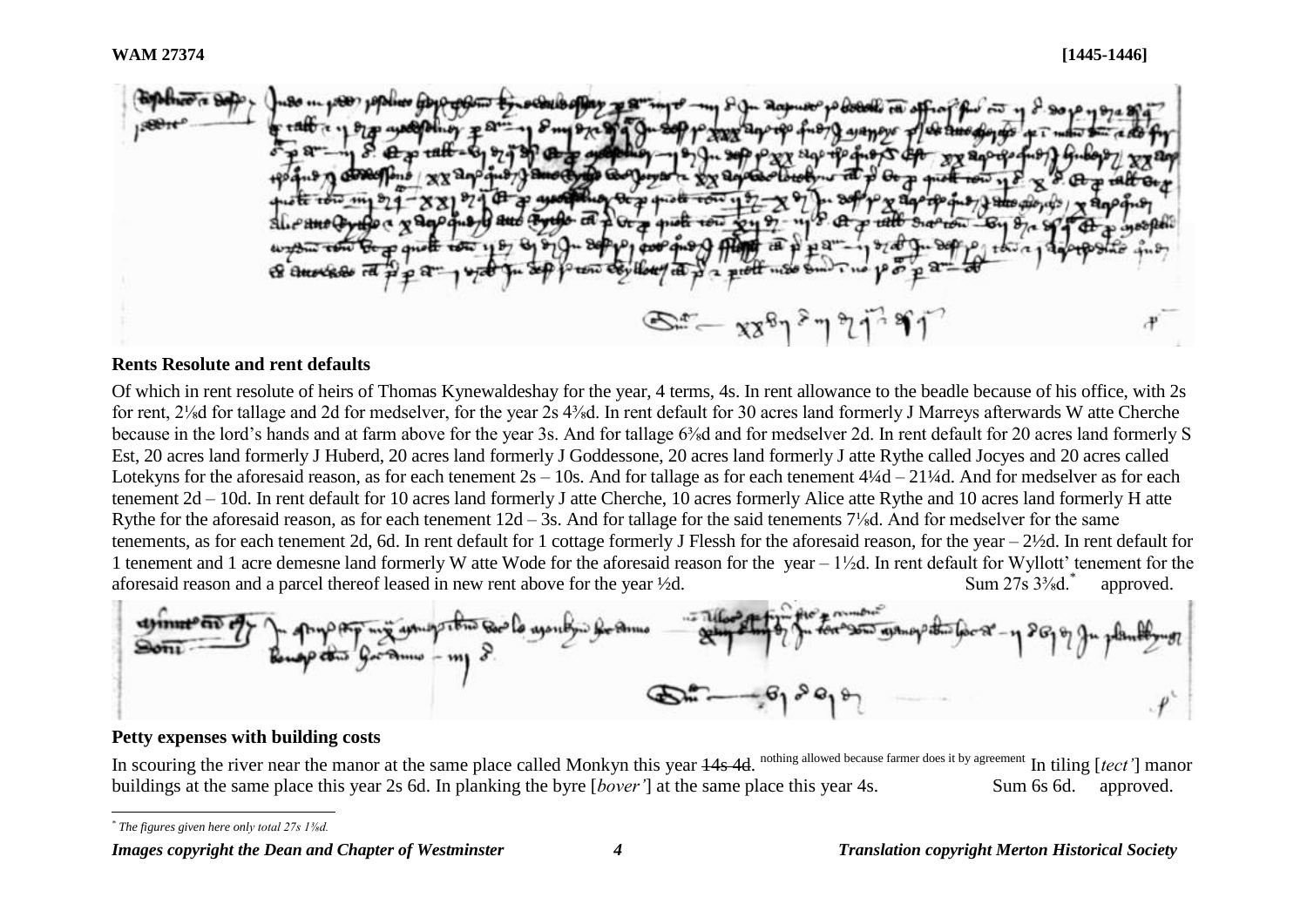

# **Expenses of the Treasurer and others**

In expenses of the treasurer of Westminster nothing because by farmer. In parchment bought for the account roll 12d. Sum 12d. approved.



## **Cash deliveries**

Delivered to brother Thomas Pomeroy treasurer of Westminster by 1 tally £7 10s 8d. Sum £7 10s 8d. approved.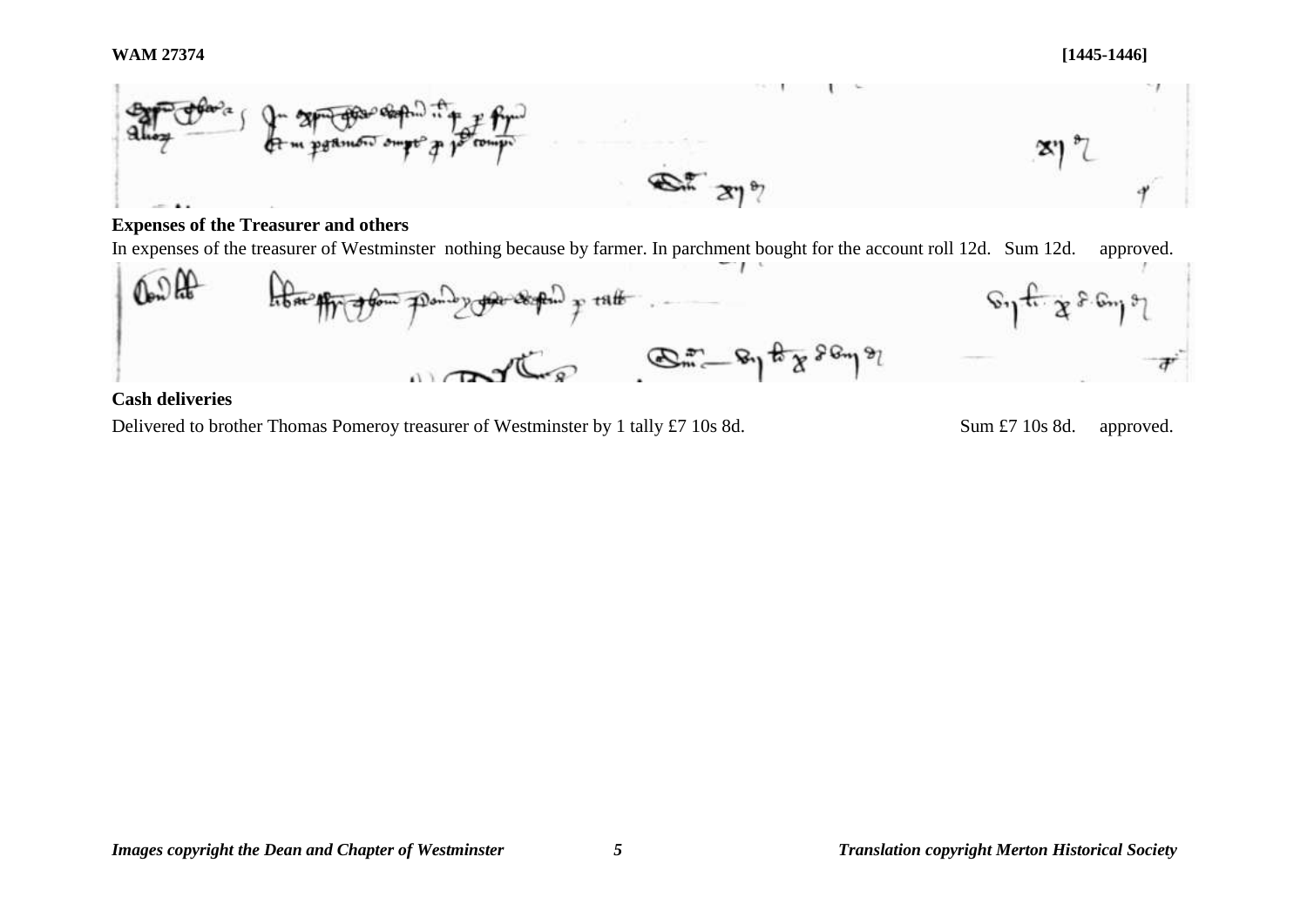

to levy and not fully agreed when he ought to distrain, therefore etc until etc. Examine the schedule of the account for 15th year of the reign of King Henry VI now attached. And to the same £4 5s 10½d for rent of various lands in Ewell aforesaid both for the present year and for 3 years preceding as per year 21s 5½d because not respited previously. And so he owes over and above what is respited £58 13s 5⅛d.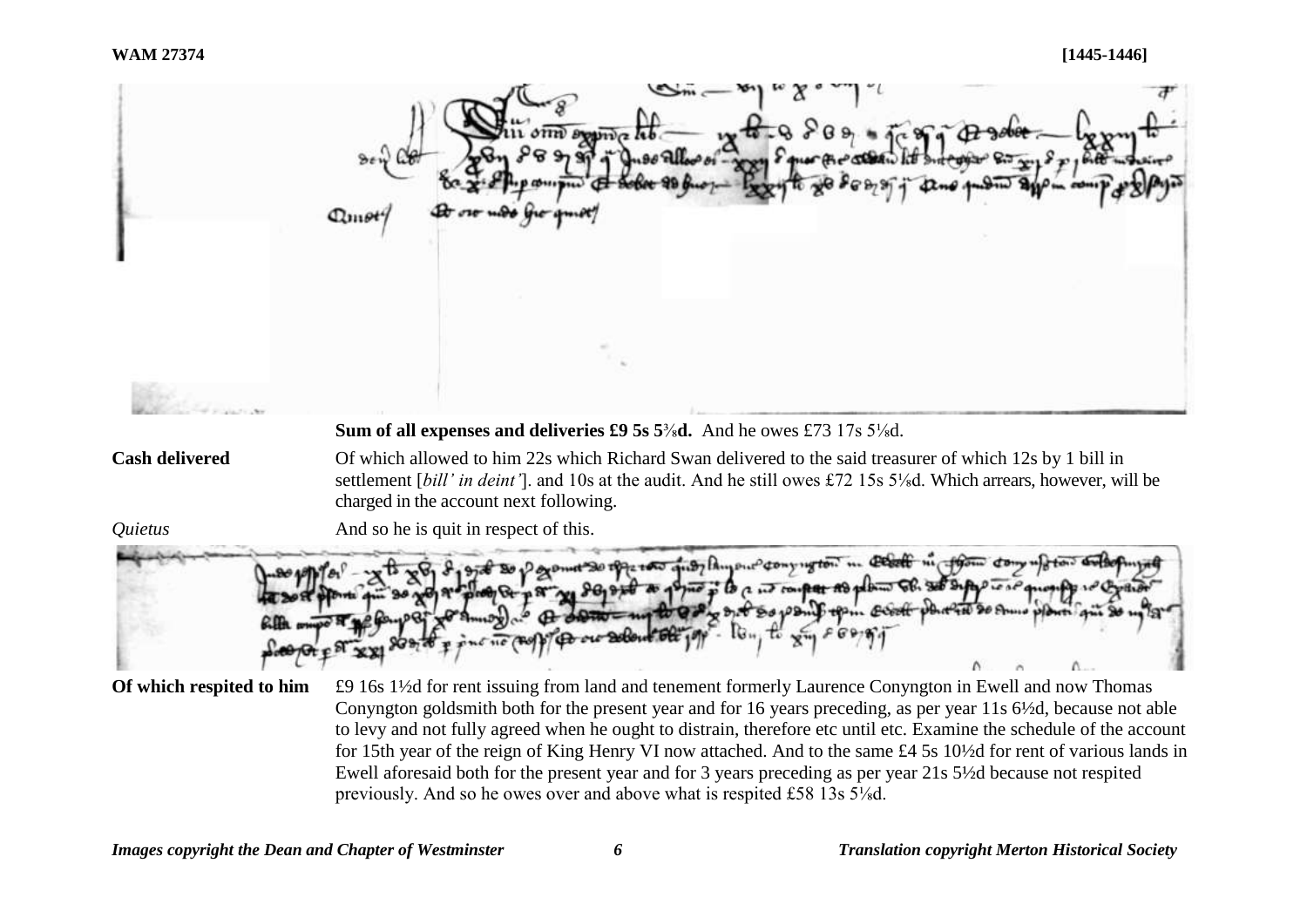|                                                  | Contro unifer<br>Junois De<br>Literatur.<br>61286<br>28 cH      |                                                            |
|--------------------------------------------------|-----------------------------------------------------------------|------------------------------------------------------------|
| Of which against <sup><math>\dagger</math></sup> | William Mulseye late farmer.                                    | £4 11s 31/2d.                                              |
|                                                  | {The lord King for 9 quarters oats 19 years preceding           | 18s.                                                       |
|                                                  | <b>{Simon Popsent late farmer</b>                               | 73s<br>4d.                                                 |
|                                                  | {John Ravenyng Tayllo' [?tailor?] late farmer                   | £14 16s 31/2d.                                             |
|                                                  | {The lord King for 7 quarters oats $12^{th}$ year King Henry VI | 15s<br>3d.                                                 |
|                                                  | The same lord King for 9 quarters oats                          | 18s.                                                       |
|                                                  | <b>{William Goldwyr late beadle</b>                             | 51s<br>8d.                                                 |
|                                                  | {Roger Attehegg late farmer                                     | 71s<br>4d.                                                 |
|                                                  | <b>{William Longe late farmer</b>                               | 64s 71/4d.<br>$4s$ 3 <sup>1</sup> / <sub>2</sub> d.<br>£12 |
|                                                  | {Thomas Spyk late beadle<br><b>{Richard Pulton late beadle</b>  | 47s 1%d.                                                   |
|                                                  | <b>{Richard Swan now beadle</b>                                 | £7<br>$2s \frac{0!}{2d}$ .                                 |
|                                                  | {John Sawger now farmer                                         | 40s<br>4d.                                                 |
|                                                  |                                                                 |                                                            |

# **J Sawger 40s 4d.**

*Images copyright the Dean and Chapter of Westminster 7 Translation copyright Merton Historical Society*

 *† This figures total £58 13s 7⅛d.*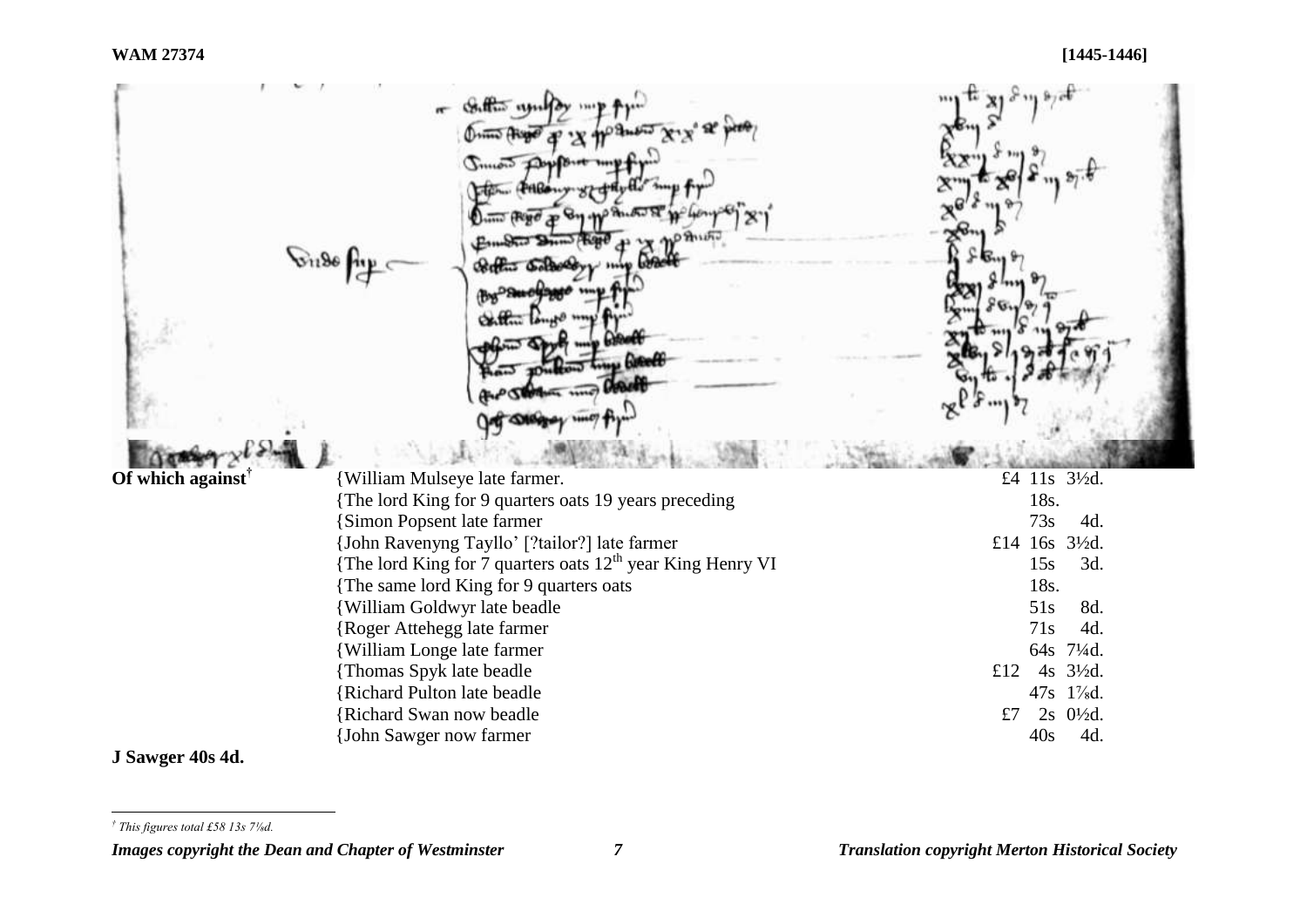## **DORSE.**

×.

|       | of tom xil thoule           | Light sucher firm some                                                                                                                    |
|-------|-----------------------------|-------------------------------------------------------------------------------------------------------------------------------------------|
|       | To be and the its           | the point Eng 110 y of promouting of the content                                                                                          |
|       |                             | to meter of for any of of the resolution figures                                                                                          |
| Jones | de low xxaal the mil of all | you pour popolar of my of sport was                                                                                                       |
| Wheat | the demesne.                | Of the remaining, 12 quarters 3 bushels. And there remain 12 quarters 3 wheat by struck measure in the hands of John Sawger farmer of     |
| Peas  | farmer.                     | Of the remaining, 8 quarters 2 bushels. And there remain 8 quarters 2 bushels peas by the aforesaid measure in the hands of the aforesaid |

**Barley** Of the remaining, 14 quarters 3½ bushels. And there remain 14 quarters 3½ bushels barley by the aforesaid measure in the hands of the aforesaid farmer.

Oats Of the remaining, 27 quarters 4<sup>1/2</sup> bushels. And there remain 27 quarters 4<sup>1</sup>/2 bushels oats by the aforesaid measure in the hands of the aforesaid farmer.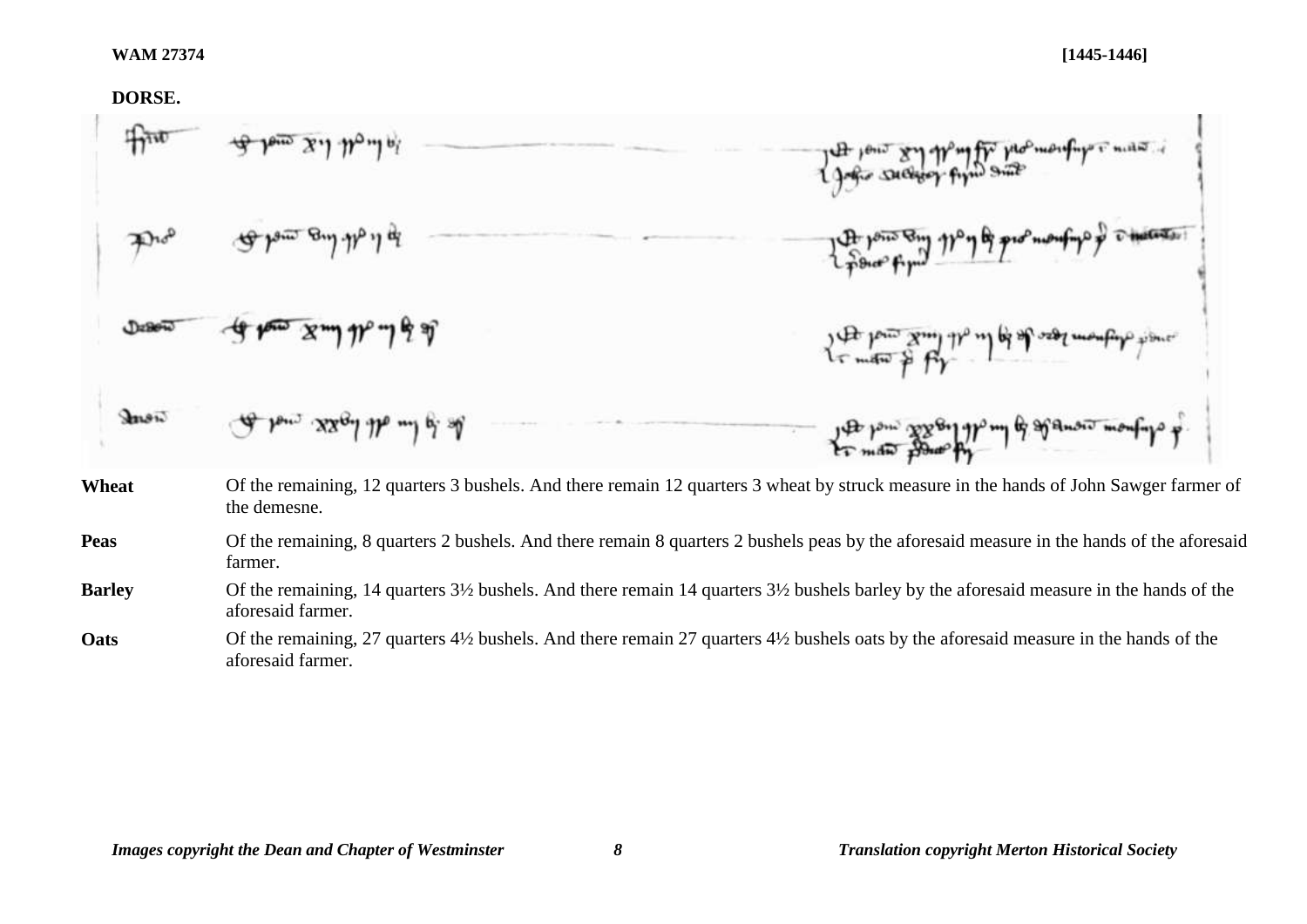

l

*Images copyright the Dean and Chapter of Westminster 9 Translation copyright Merton Historical Society*

*<sup>‡</sup> This entry is struck through on recto.*